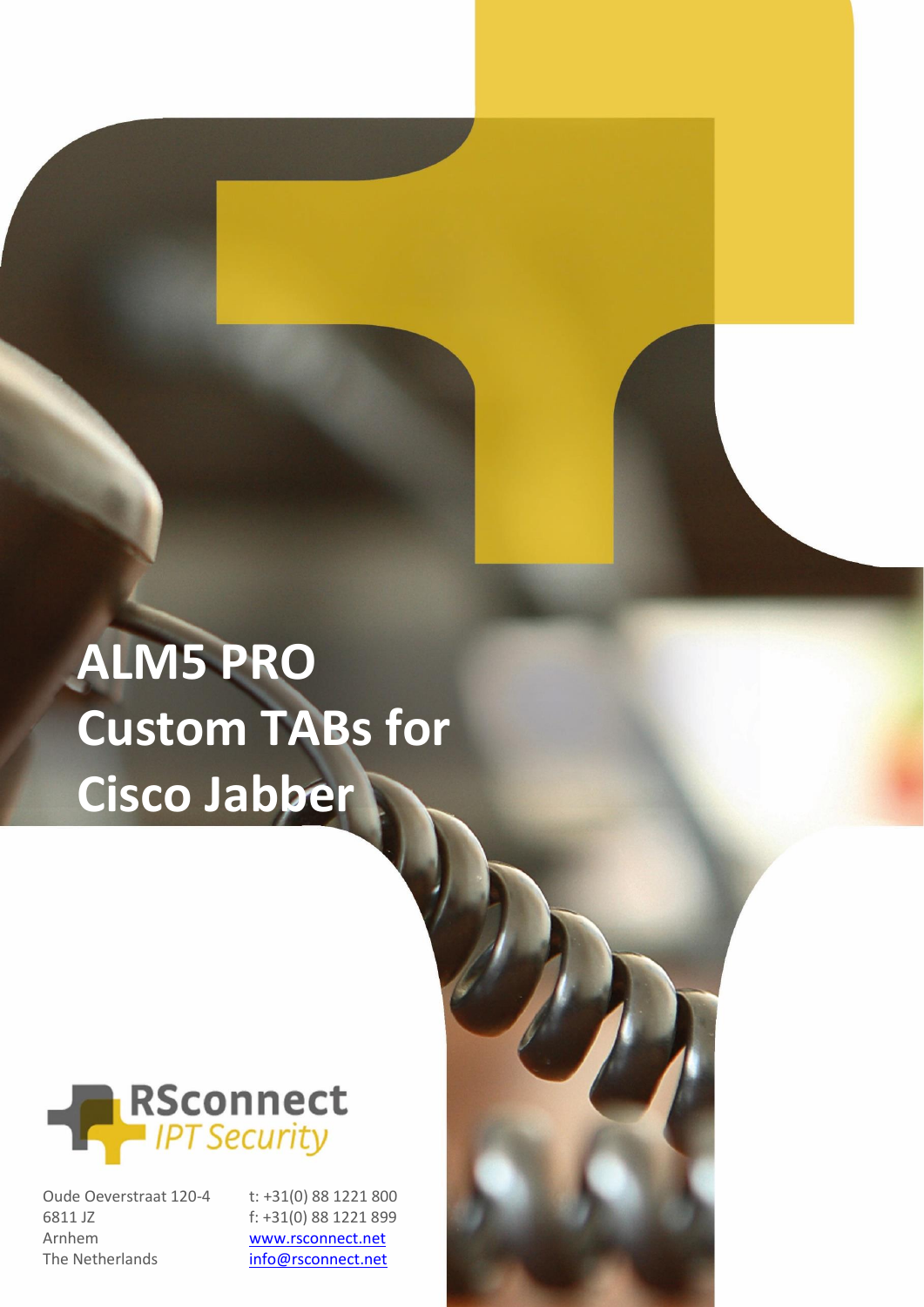## **Introduction**

This document describes the steps to configure custom TABs in Cisco Jabber. These custom TABS allow a Cisco Jabber user to easily Logon or Logoff from their Cisco IP Phone, increasing UX (User Experience) and reachability and providing the user a simple interface within Cisco Jabber.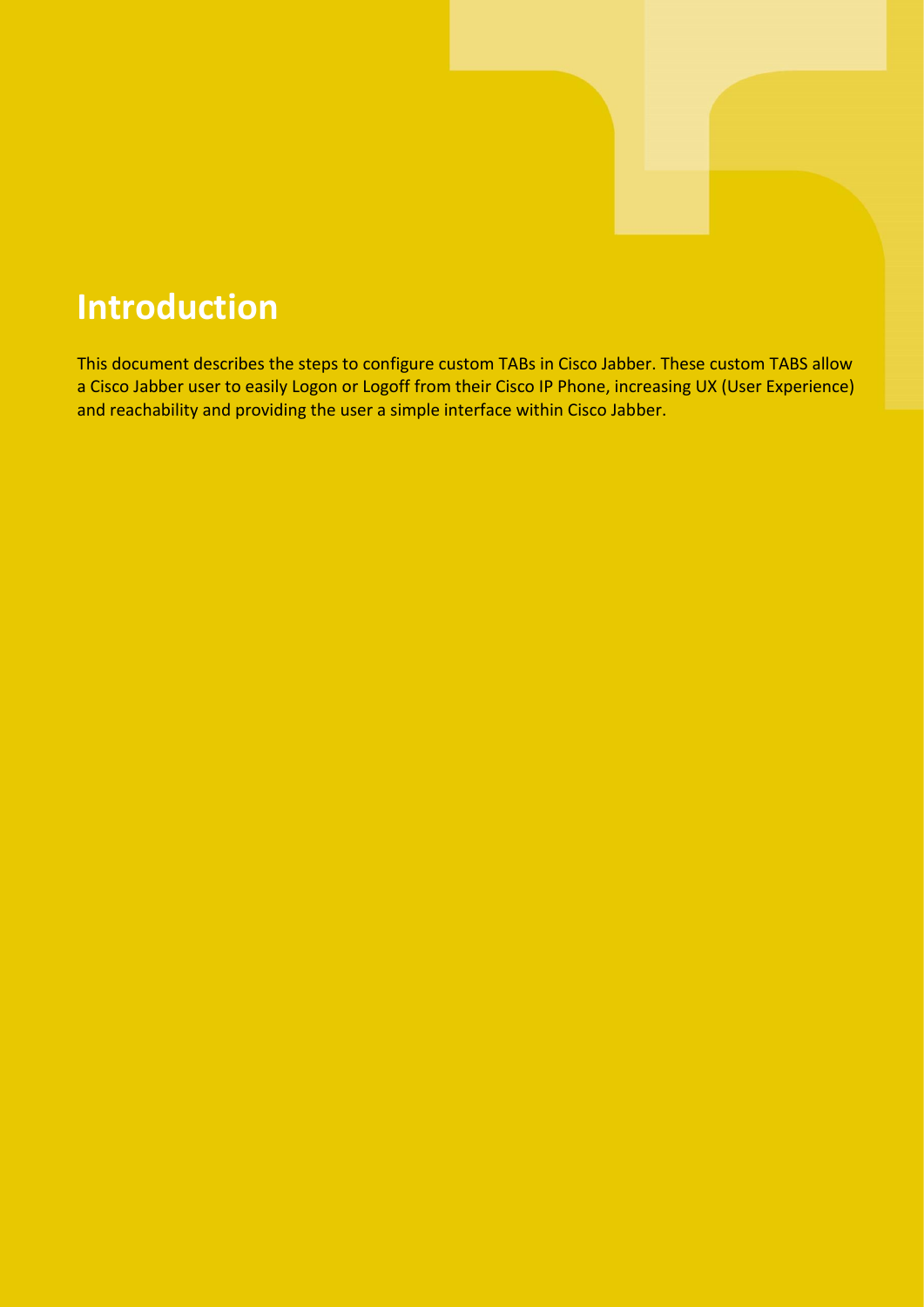

## **TABs in Jabber**

When creating a custom TAB within Cisco Jabber it allows a user to add additional external functions or features to the Cisco Jabber client.

ALM can now be used to integrate with Cisco Jabber using these Custom TAB's.



To add a custom TAB, follow these steps:

- 1. In Cisco Jabber: Select File > New > Custom Tab
- 2. In the Create new custom tab dialog window, complete the following fields:

| Create new custom tab<br>o |                  |
|----------------------------|------------------|
| Tab name:                  |                  |
| Page URL: http://          |                  |
|                            |                  |
|                            | Cancel<br>Create |
| a. Tab name:               |                  |

logon/logoff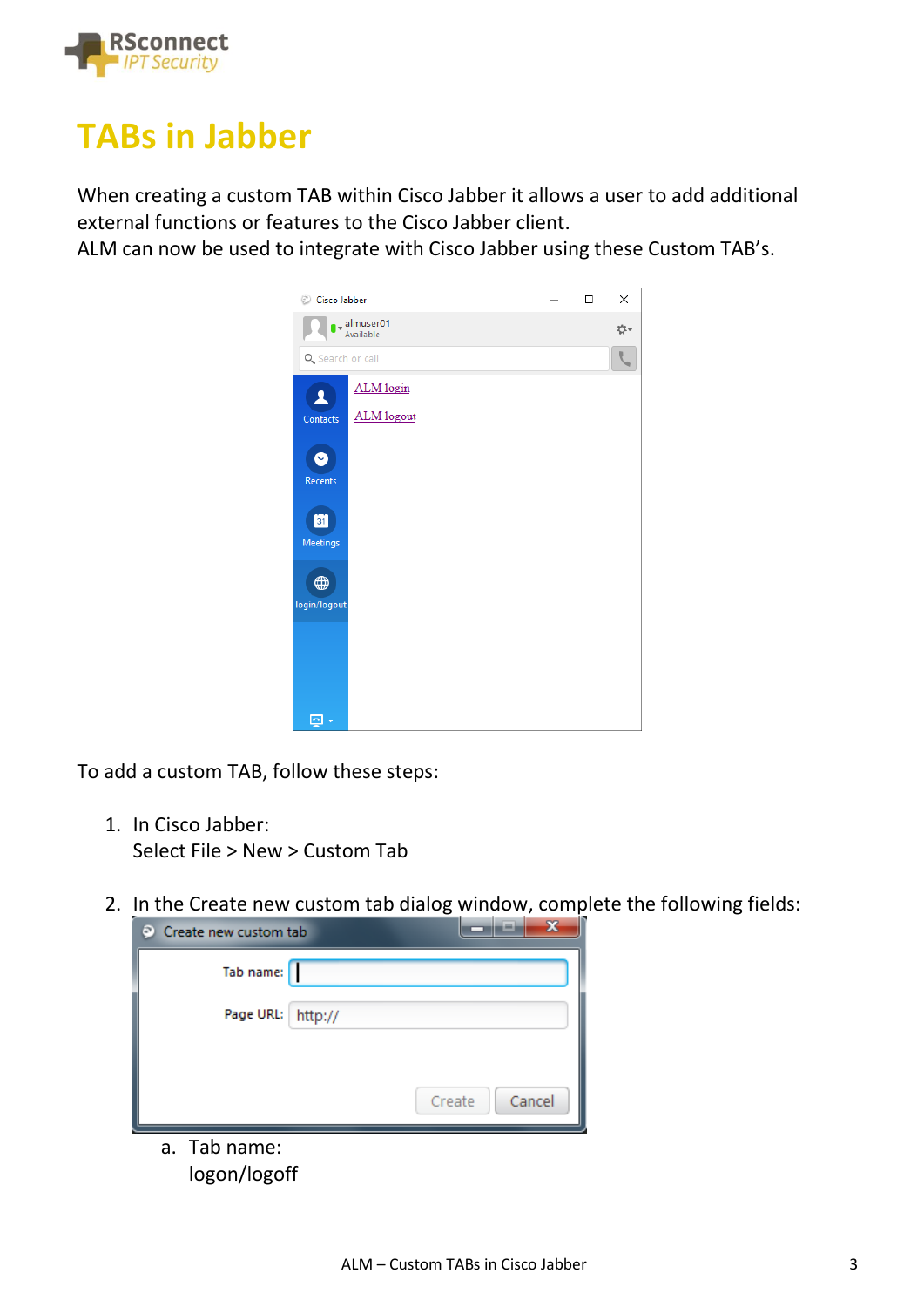

b. Sample Page URL:

Enter the following URL for the custom ALM tab.

i. file:// C:\Program Files (x86)\ALM - Automatic Login Module\ALMLoginLogoutSample.html

In this example, we have already created a local content file which can be used. This Sample file is in the following directory:

C:\Program Files (x86) \ALM - Automatic Login Module

When pointing the custom TAB to this specific file a user can now easily logon or logoff from their Cisco IP Phone using ALM.



The ALMLoginLogoutSample.html is a standard html coded file and can easily be modified to specific customer or user's needs.

The used triggers are:

**Alm:login**  $\rightarrow$  by using this trigger ALM will Login the user to the Phone **alm:logout**  $\rightarrow$  by using this trigger ALM will Logout the user from the Phone

These triggers can be used in other applications as well.